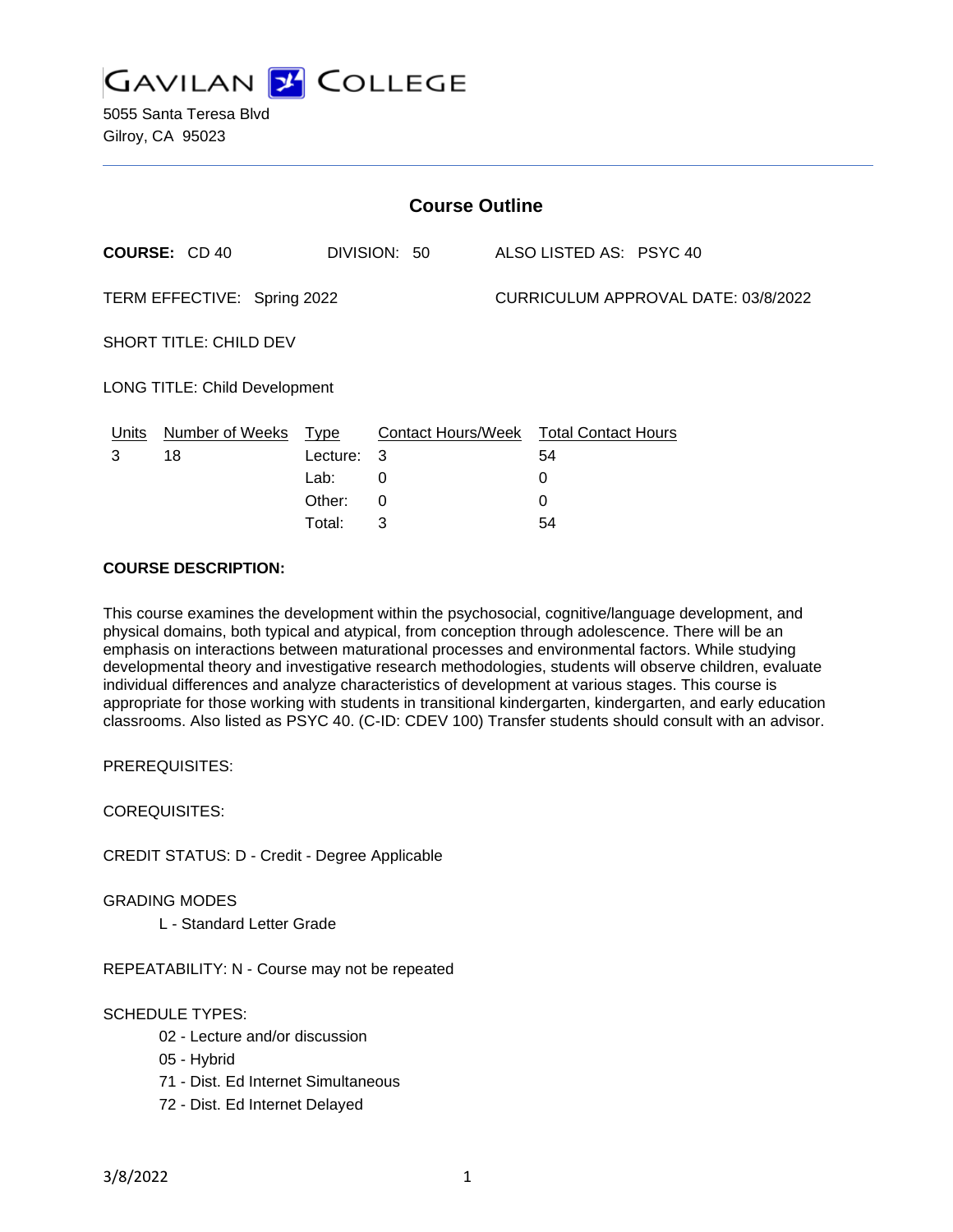## **STUDENT LEARNING OUTCOMES:**

By the end of this course, a student should:

1. Describe the major developmental milestones for children from conception through adolescence in the areas of physical, psychosocial, cognitive and language development using standard research methodologies.

2. Analyze how cultural, economic, political and historical contexts affect children's development.

3. Compare, contrast and apply various theoretical frameworks that relate to the study of human development.

4. Apply developmental theory to the analysis of child observations, surveys and/or interviews using valid and ethical investigative research methodologies.

5. Differentiate characteristics of typical and atypical development at various stages.

6. Analyze the importance of the early years, the interaction between maturational processes and social/environmental factors and the effects on various areas of development.

### **COURSE OBJECTIVES:**

By the end of this course, a student should:

1. Describe and explain biological and environmental factors influencing the development of children.

2. Discuss contemporary social issues that impact children's development.

3. Examine ways in which developmental domains are continuous, sequential, and inter-related.

4. Examine and evaluate the role of family, teachers and other professionals in facilitating children's development.

5. Identify and describe risk factors and protective factors that impact families and children at each major developmental stage.

6. Examine and evaluate the role of play and its relationship to development at various stages.

7. Demonstrate objective techniques and skills when observing, interviewing, describing and evaluating behavior in children and their caregivers of various cultures and backgrounds.

8. Investigate and explain the process of bilingual development in children at various stages.

9. Examine the factors that influence the research process, investigative research methods, interviews, surveys, observation, documentation and analysis.

## **CONTENT, STUDENT PERFORMANCE OBJECTIVES, OUT-OF-CLASS ASSIGNMENTS**

Curriculum Approval Date: 03/8/2022

3 Hours

Content: Overview of course, purpose, discussion of assignments. Introduction to Child Development. Inclass assignment to discuss how our culture views child development.

### 3 Hours

Content: Theories of Development – Grand Theories: Psychodynamic – Freud and Erikson, Behaviorist – Skinner, Constructivist – Piaget, Sociocultural – Vygotsky and Modern Theories: Evolutionary, Social Learning, Information-Processing and Systems; Periods of Development; Domains of Development; Contexts of Development. Research methods and designs. In-class activity to design own research study in child development.

### 3 Hours

Content: Cultural foundations, biological foundations, and how the two impact development.

### 3 Hours

Content: Periods of prenatal development. Maternal conditions affecting prenatal development, teratogens. Birth process, assessing a newborn, and the beginning of the parent-child relationship. Bronfenbrenner – Ecological Systems Model. Hierarchy of Needs – Maslow. Class discussions and video.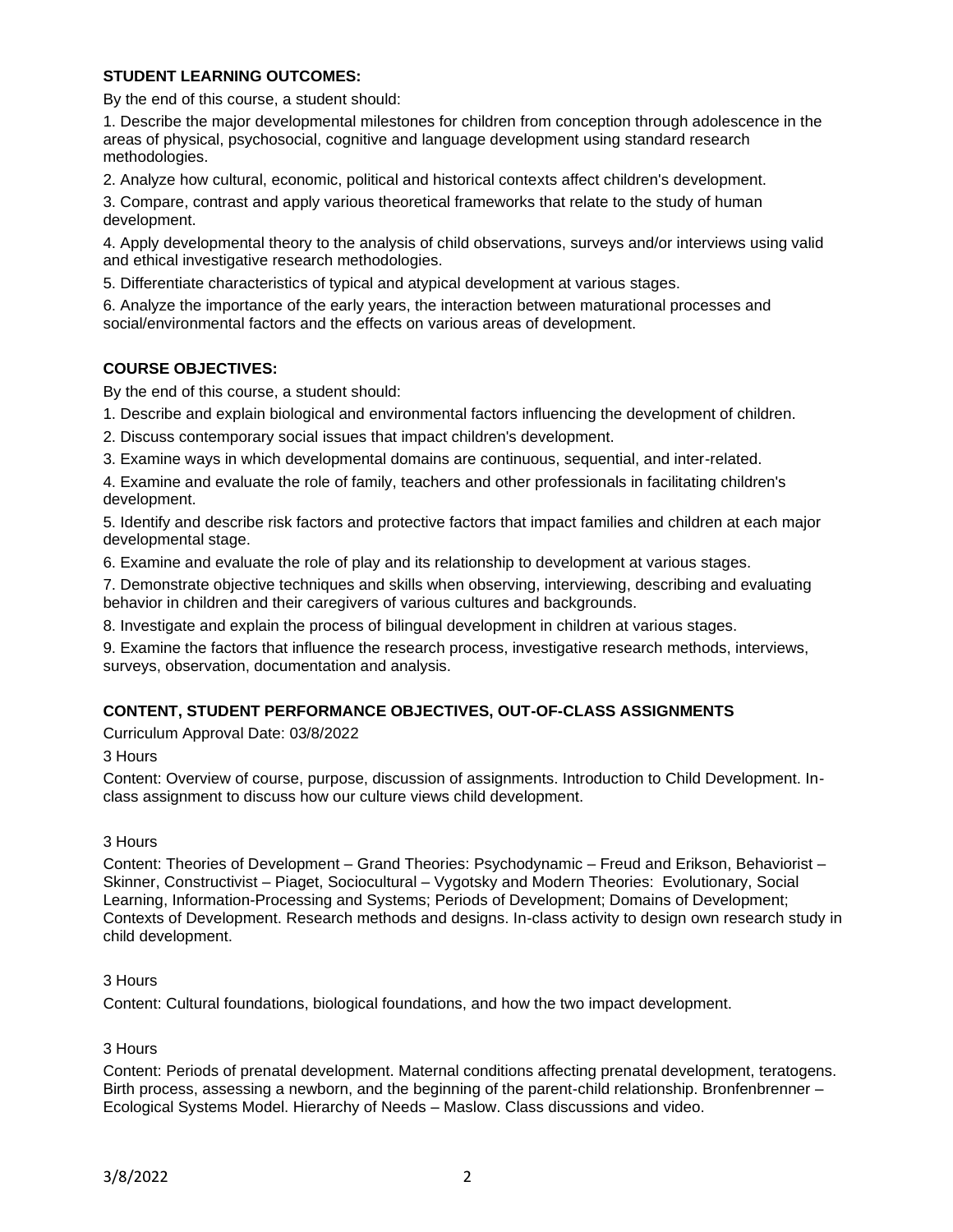## 3 Hours

Content: First three months of life including physical growth, brain development, senses, the organization of behavior, temperament, coordination with social world. Class discussions and group activities.

### 4 Hours

Content: Physical and cognitive development in infancy including physical growth, brain development, theories of cognitive development, and motor development. Class discussions and group activities. Analysis and discussion of how personal experiences have influenced development.

### 6 Hours

Content: Social and emotional development in infancy including theories of psychosocial development, emotional expressions, attachment, communication and a sense of self. Gardner's Theory – Multiple Intelligence. Class discussions and group activities, video. Analysis and discussion of how personal experiences have influenced development. Review for midterm exam.

### 6 Hours

Content: Language acquisition including biological and environmental components, domains of language, theories of language development. Turn in completed observation of child birth-2. Discussion of the observations in small groups and then share with the class as a whole. Class discussion and video. Analysis and discussion of how personal experiences have influenced development. Midterm exam.

### 6 Hours

Content: Physical and cognitive development; including physical and motor development, and the influence of health and nutrition; theories of cognitive development, and the influence of culture on development. Class discussions and video. Analysis and discussion of how personal experiences have influenced development.

### 6 Hours

Content: Social and emotional development in early childhood including identity development; gender roles; the development of morality, including Kohlberg's Theory of Moral Development; self-regulation; aggression; pro-social behaviors; and theories of social/emotional development.

### 4 Hours

Content: Contexts of development including cultural aspects; family, including distressed families – families in poverty, families with teen mothers, and abusive families; neighborhoods and communities; and media contexts. Turn in completed observation of child 3- 6 years. Discussion of observations in small groups and then share with class as a whole. Class discussion, group activities. Analysis and discussion of how personal experiences have influenced development.

### 5 Hours

Content: Physical, cognitive, social/emotional development of children, both typical and atypical, of middle childhood-adolescence. Intelligence, language, bilingualism, moral reasoning, pro-social behaviors and sexual identity. Turn in scholarly journal review. Oral presentations of scholarly journal review. Review for final exam.

2 Hours Final Exam.

## **METHODS OF INSTRUCTION:**

Lecture, in-class activities, out-of-class activities, multi-media, guest speakers, class assignments, demonstrations, observations.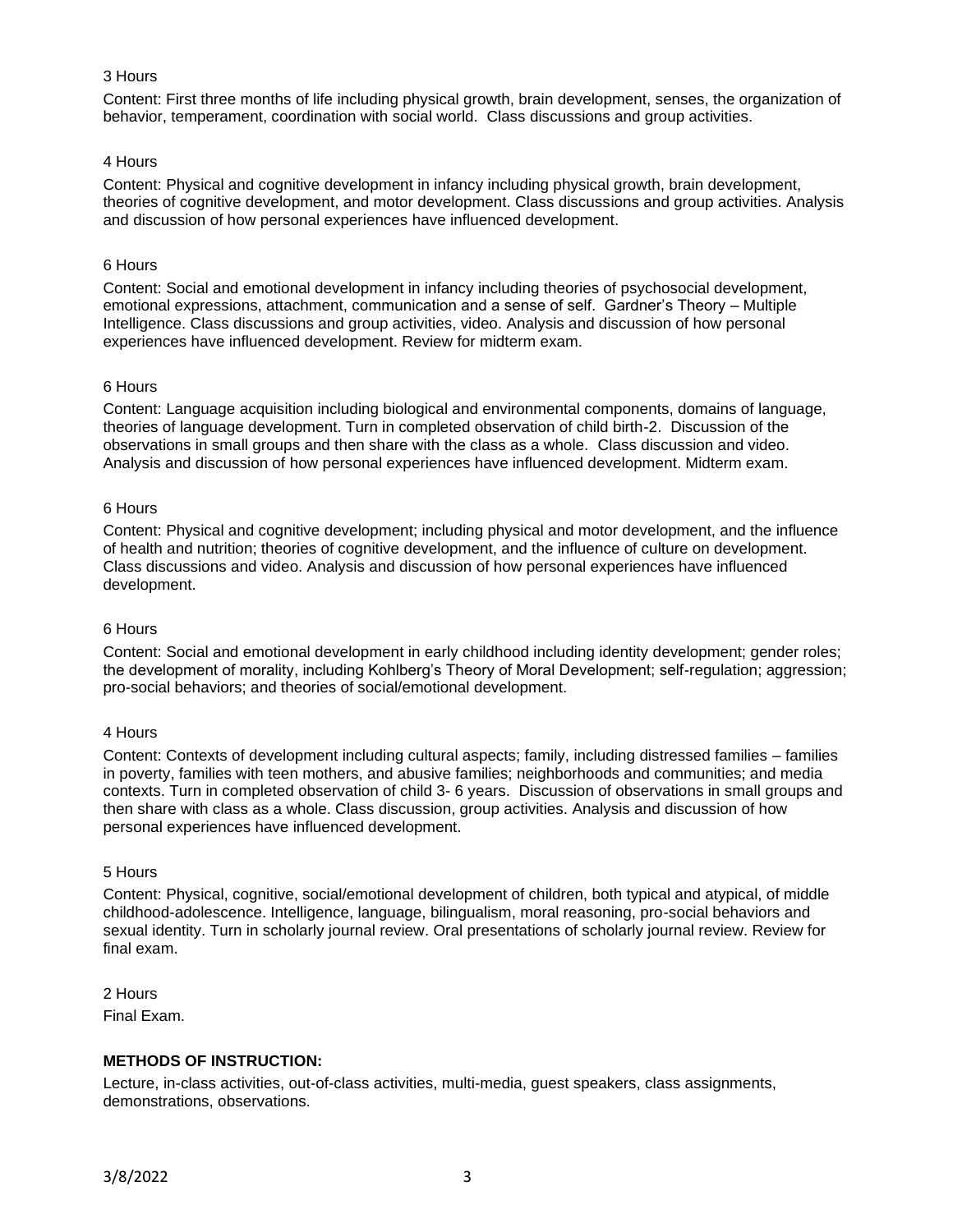OUT OF CLASS ASSIGNMENTS: Required Outside Hours 6 Assignment Description Out-of-Class Assignments: Read Chapter 1. Review syllabus.

Required Outside Hours 6 Assignment Description Out-of-Class Assignments: Read Chapter 2.

Required Outside Hours 6 Assignment Description Out-of-Class Assignments: Read Chapter 3. Start thinking about topics for a scholarly journal review.

Required Outside Hours 6 Assignment Description Out-of-Class Assignments: Read Chapter 4.

Required Outside Hours 6 Assignment Description Out-of-Class Assignments: Read Chapter 5. Locate a site to do the first observation.

Required Outside Hours 8 Assignment Description Out-of-Class Assignments: Read Chapter 6. Begin work on first observation.

Required Outside Hours 12 Assignment Description Out-of-Class Assignments: Read Chapter 7. Complete observation of a child Birth-2. Study for midterm exam.

Required Outside Hours 12

Assignment Description

Out-of-Class Assignments: Read Chapter 8. Decide on topic for scholarly journal review, begin finding a journal. Study for midterm exam.

Required Outside Hours 12

Assignment Description

Out-of-Class Assignments: Read Chapter 9. Continue to work on scholarly journal review, begin work on observation of child 3- 6 years of age. Sample observation assignment: After observing a child within this age range, reflect of the child's cognitive development and connect to Piaget's cognitive theory with specific examples.

Required Outside Hours 12

Assignment Description

Out-of-Class Assignments: Read Chapter 10. Complete observation of a child 3- 6 years.

Sample observation assignment: Using the observation of a specific child for this age group of 3-6 years, select one of the developmental domains and plan an individualized activity that will support the child's development.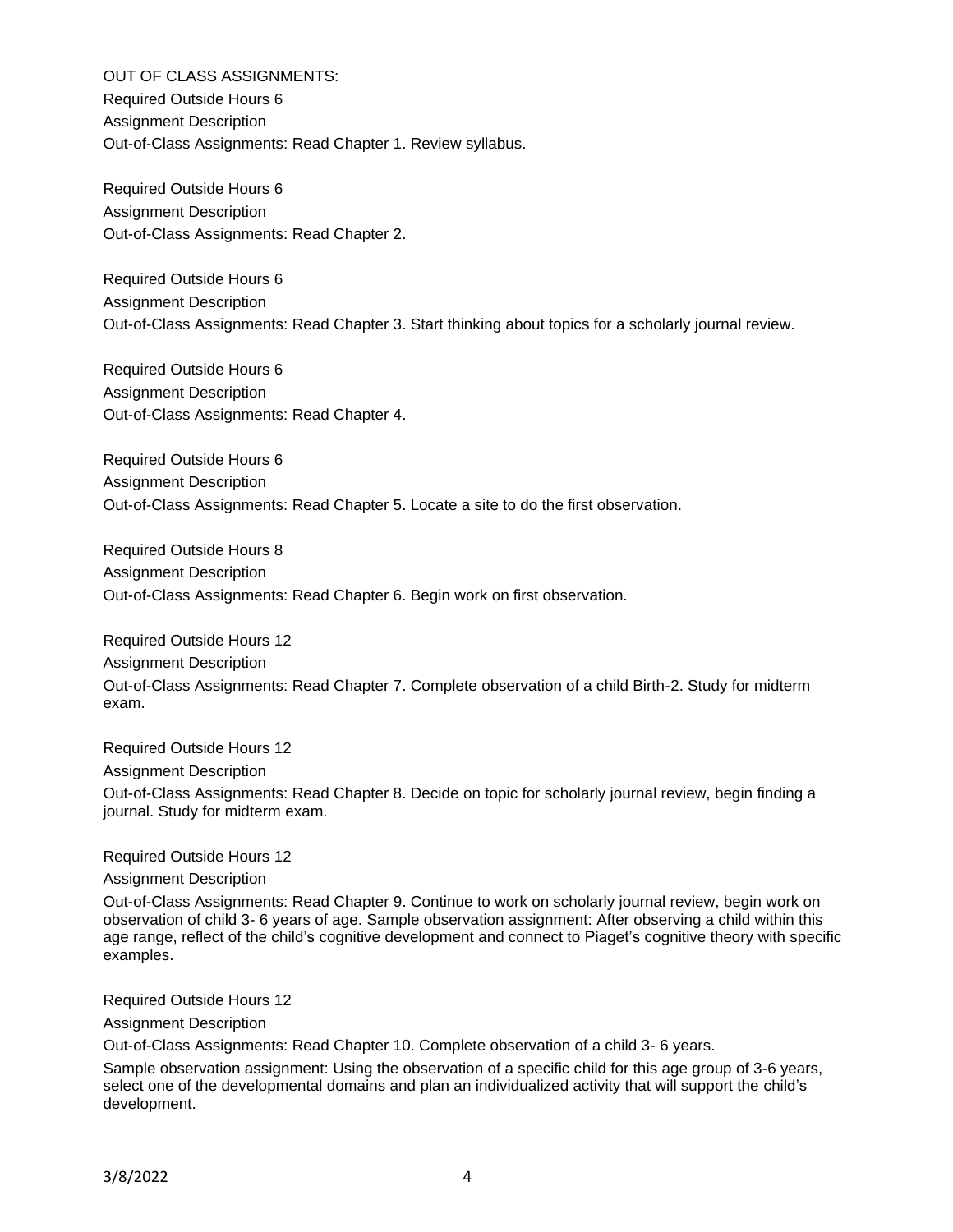Required Outside Hours 8

Assignment Description

Out-of-Class Assignments: Complete scholarly journal review. Sample homework assignment: Complete a developmental timeline for a child 3-6 years old which includes all the developmental domains accurately identifies the developmental benchmarks and indicates individual variations. Study for final exam.

Required Outside Hours 14 Assignment Description Out-of-Class Assignments: Read Chapter 11. Complete written assignment. Study for final exam.

# **METHODS OF EVALUATION:**

Writing assignments Evaluation Percent 20 Evaluation Description Percent range of total grade: 20 % to 50 % Written Homework

Problem-solving assignments Evaluation Percent 20 Evaluation Description Percent range of total grade: 20 % to 40 % Exams

Skill demonstrations Evaluation Percent 30 Evaluation Description Percent range of total grade: 30 % to 50 % Class Performance/s

Objective examinations Evaluation Percent 20 Evaluation Description Percent range of total grade: 20 % to 40 % Multiple Choice, Completion

Other methods of evaluation Evaluation Percent 10 Evaluation Description Oral Presentation Percent range of total grade: 10 % to 20 %

## **REPRESENTATIVE TEXTBOOKS:**

The Developing Person, Through Childhood and Adolescence, 12th Ed., Kathleen Stassen Berger, Macmillian Learning, 2021. ISBN: 9781319191740 12th Grade Verified by: MS Word